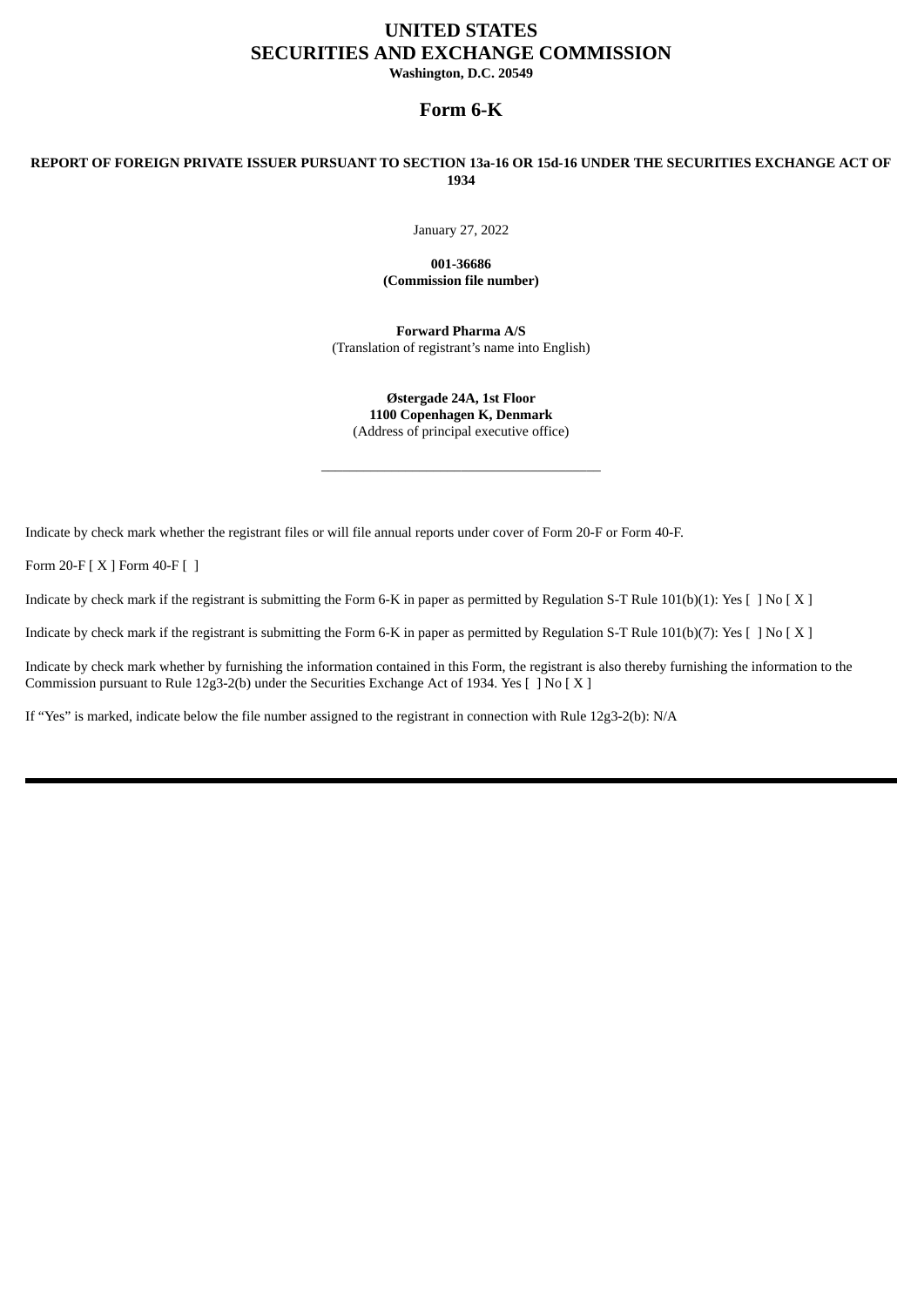#### **Item 1. Submission of Petition for Review**

On January 27, 2022, Forward Pharma A/S ("we" or the "Company") submitted a petition for review (the "Petition") to the Enlarged Board of Appeal (the "EBA") of the European Patent Office (the "EPO"). The Petition requests that the EBA review the decision of the Technical Board of Appeal (the "TBA") of the EPO dated September 6, 2021, which dismissed the Company's appeal of the previous Opposition Proceeding decision of the EPO Opposition Division to revoke the EP2801355 patent (the "355 patent"), for reasons of procedural error made by the TBA.

We expect the EBA to decide whether to accept our Petition within about 6 to 12 months. If the EBA accepts the Petition, the EBA will then need to rule on the matter. If the ruling of the EBA is favorable, the TBA will have to decide again on our appeal. The TBA may either confirm its previous decision or change its decision, after which the TBA may remit the case to the Opposition Division to resolve the remaining elements of the original Opposition Proceeding. In the favorable scenario, the steps from EBA acceptance of the Petition to completion of a new opposition proceeding is expected to take up to four years and possibly longer. The likelihood of the Petition being successful is low. The denial of the Petition would end the Opposition Proceeding in favor of the opponents. For all practical purposes, such denial of the Petition would represent an unsuccessful outcome of the Opposition Proceeding, resulting in no royalties being due to the Company from Biogen based on Biogen's future net sales outside the United States, as defined in the License Agreement.

For more information regarding the Opposition Proceeding, please see the Company's Annual Report on Form 20-F for the year ended December 31, 2020.

Certain statements in this Report on Form 6-K may constitute "forward-looking statements" within the meaning of the Private Securities Litigation Reform Act of 1995. Forward-looking statements include, but are not limited to, statements which contain language such as "believe," "expect," "anticipate," "estimate," "would," "may," "plan," and "potential." Forward-looking statements are predictions only, which involve known and unknown risks, uncertainties and other factors that may cause actual results to be materially different from those expressed in such statements. Many such risks, uncertainties and other factors are taken into account as part of the Company's assumptions underlying these forward-looking statements and include, among others, risks related to the following: the timing for the EBA's decision to accept the Petition, the timing for proceedings in the favorable scenario and the likelihood of the Petition being successful. Certain of these and other risk factors are identified and described in detail in certain of the Company's filings with the United States Securities and Exchange Commission, including its Annual Report on Form 20-F for the year ended December 31, 2020.